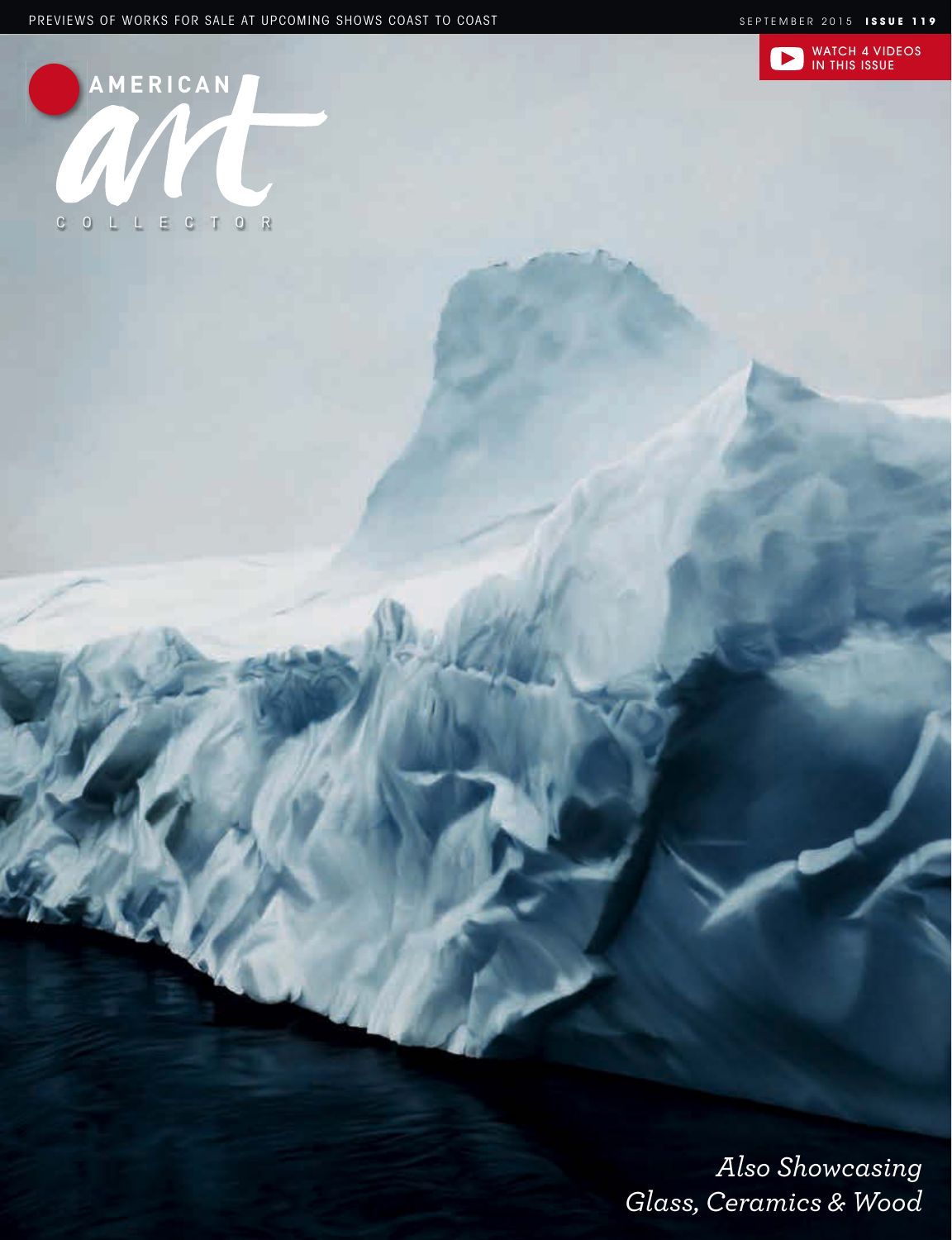

**UPCOMING SHOW PREVIEW / NEW YORK, NY** September 10-October 17, 2015

**Winston Wächter Fine Art** 530 W. 25th Street | New York, NY 10001 (212) 255-2718 | www.winstonwachter.com



## ZARIA FORMAN Capturing climate change



**1**  Zaria Forman working in her Brooklyn studio. Photo by Brian Maranan Pineda.

## **2**

*Svalbard #33*, soft pastel on paper, 60 x 90"

## **3**

*Waipi'o, Hawaii*, soft pastel on paper, 30 x 45"

## **4**

*Greenland #72*, soft pastel on paper, 60 x 60".

Artwork courtesy Winston W ächter Fine Art. Artist headshot by Trevor Traynor.



**T**he locales Zaria Forman portrays in her pastel works are constantly changing in real life. The icebergs in her *Greenland* series are melting, the waves in the *Maldives* series are rising, and the forms depicted in her *Svalbard* works endure continual restructuring. While global climate change is alarming to many, Zaria strives to portray the beauty in these landscapes, as opposed to the devastation, as the self-described positive person would rather give people hope than despair while still spurring positive change in how humanity cares for nature.

"I'm trying to turn scientists' warnings and statistics into a more accessible medium, and hopefully it inspires people to make an impact in their own lives, no matter how big or small that may be whether they turn the air conditioning down or make sure the water is not left running," says Zaria, based in Brooklyn, New York. "I try to maintain optimism, and I do think there is a positive side if we can move forward and think hopefully, instead of trudging through the past, our mistakes and what's been done."

Zaria creates works based on places she's visited, as well as landscapes captured in photographs by her friend, artist Todd Murphy, and her photographer mother, Rena Bass Forman. Zaria says the inspiration for her drawings began in her early childhood, when she traveled with her family throughout several of the world's most remote landscapes, from southern India to the Western desert plains, which became subjects for her mother's fine art photography. Rena passed away four years ago, and Zaria says working from her photos is a lovely way to collaborate with her.

In the past decade, Zaria has traveled to Greenland multiple times, the Maldives, Newfoundland, and Svalbard, and she plans on trekking to Antarctica this fall. She has focused on capturing climate change in her work since 2012, and part of the proceeds from works from her *Maldives* and *Greenland*

series are donated to 350.org, which promotes online campaigns, grassroots organizing and mass public actions dedicated to building a global climate movement. Zaria has donated more than \$5,500 to the organization so far.

On her 2013 trip to the Maldives, the lowest and flattest country in the world, near the equator, Zaria and her companions—painter Lisa Lebofsky and filmmaker Drew Denny—met with meteorologists and climatologists at the Maldivian Department of Meteorology to discuss rising seas. The trio's collaborative efforts compile the art/ film/education project *Ice to Islands*, an ever-evolving enterprise to facilitate a deeper understanding of climate change.

Zaria will exhibit about a dozen new works at her upcoming exhibition at Winston Wächter Fine Art in New York City. The gallery's Seattle location has shown Zaria's work since 2007, and gallery co-owner Christine Wächter-Campbell says, "Zaria is a young rising artist whose